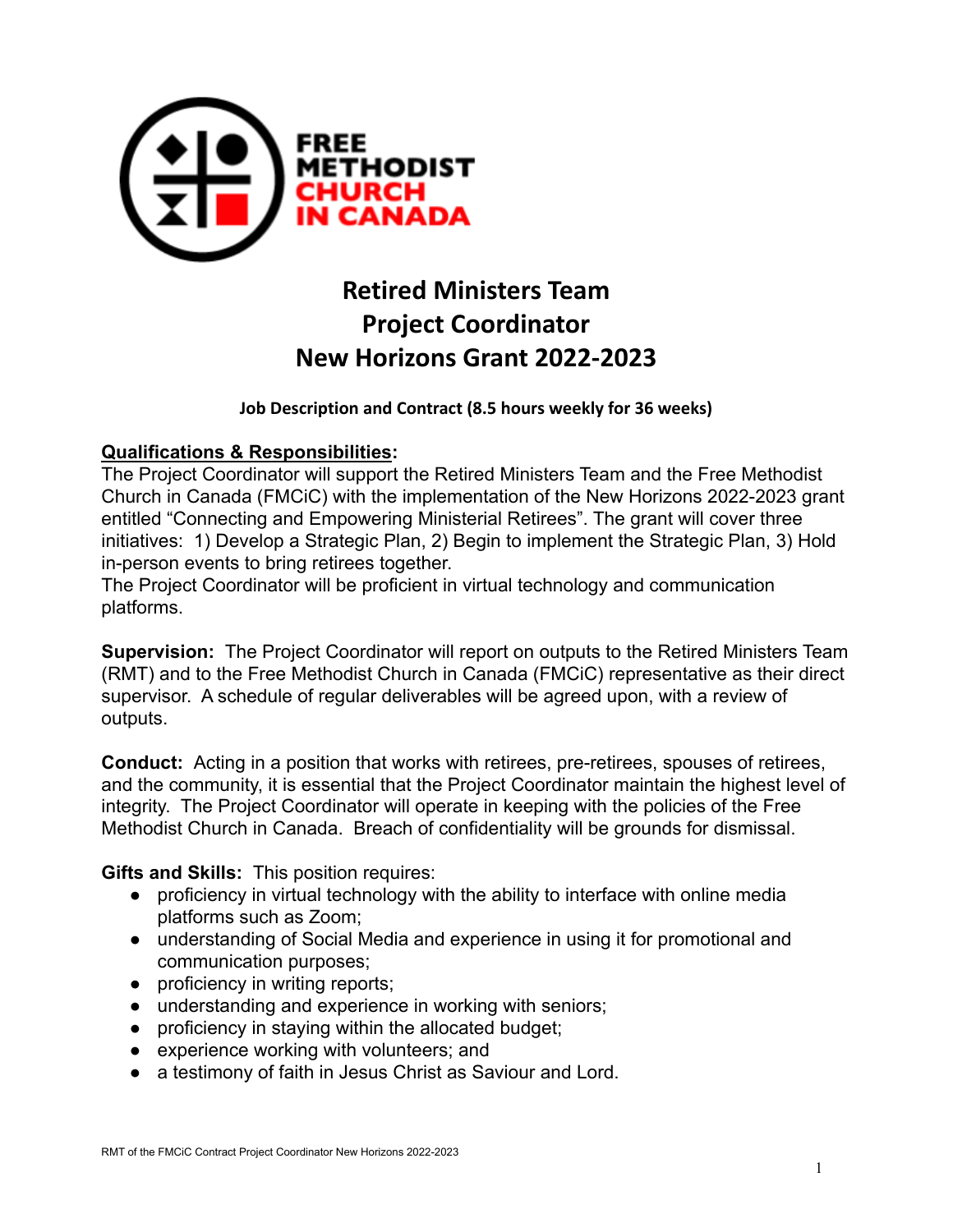In carrying out the assigned duties the Project Coordinator will demonstrate appropriate levels of competence in:

- personal effectiveness including flexibility/adaptability, critical thinking and communication;
- building relationships and collegially working with people;
- managing own time to achieve key responsibilities;
- strategic thinking, innovation, and knowledge sharing; and
- competency in computer programs and media platforms.

# **Key Responsibilities and Assigned Duties:**

## **A. Support Virtual Events**

In consultation with the RMT and the FMCiC assist with and provide support:

- a) create the Zoom links, promote and host the Zoom events;
- b) connect by email or phone as needed to invite attendees to the Zoom events;
- c) educate retirees on using technology to assist them with the Zoom experience;
- d) develop an on-going virtual social connection framework as indicated by the Strategic Plan; and
- e) develop a budget for all the events and stay within the assigned budget.

# **B. Plan In-person Events held at FMCiC Venues**

In consultation with the RMT and FMCiC assist with and provide the following support for the in-person events:

- a) book venues, meals and refreshments- work with the FMCiC camping venues to book;
- b) book speakers- work with the RMT to develop topic list and speakers;
- c) develop event itinerary-work with RMT to develop schedule;
- d) develop promotional materials and ensure they are communicated to the RMT's community of interest; and
- e) develop an on-going in-person social connection framework.

# **C. Develop Communication Plan**

In consultation with the RMT and FMCiC, assist with and provide the following support for communication to RMT's community of interest:

- a) develop tools such as a virtual newsletter;
- b) further enhance the FMCiC website tab for Retired Ministers by working with the FMCiC communications team;
- c) social media develop framework for communication through social media; and
- d) ensure that communication initiatives are sustainable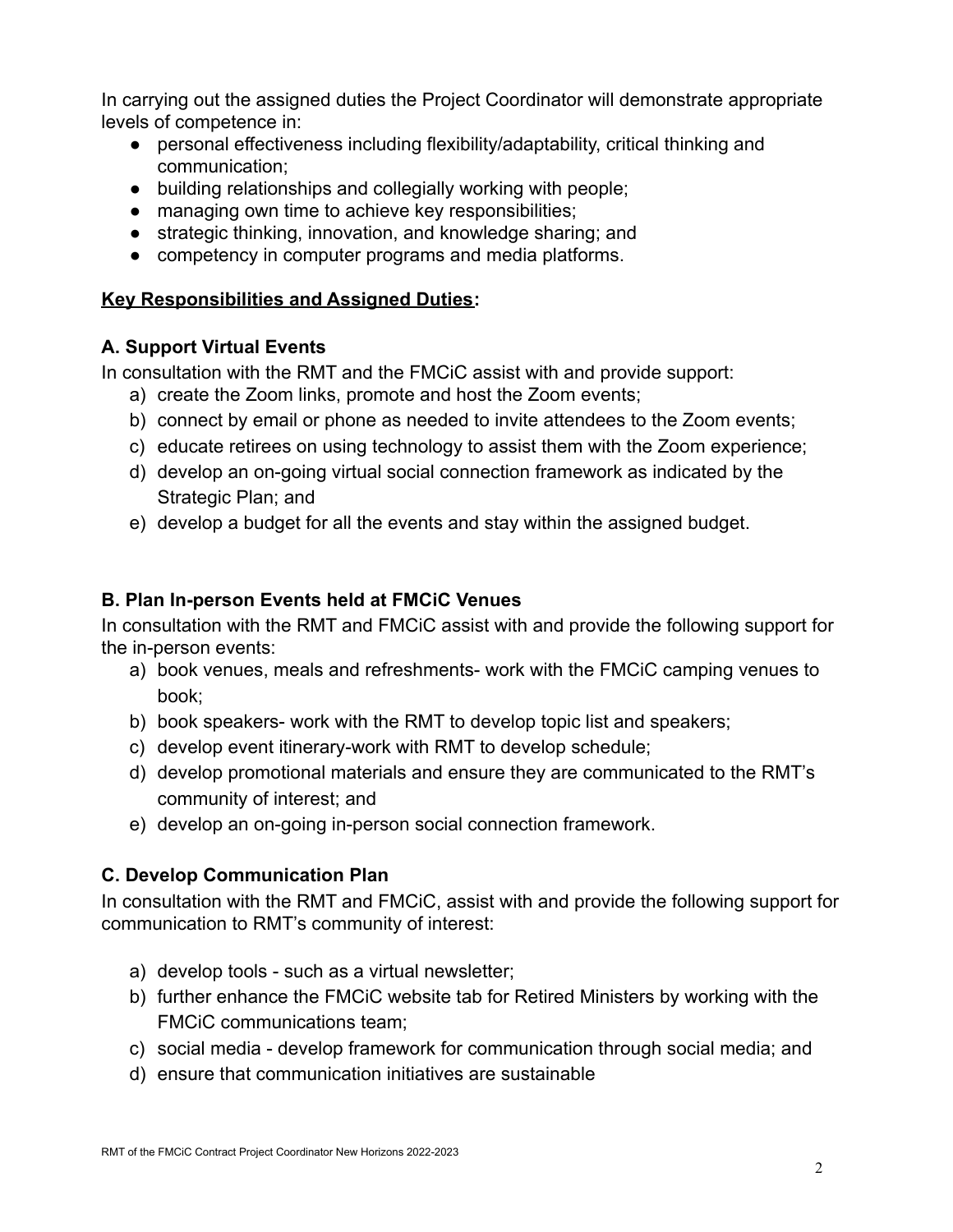### **D. Assist with Strategic Plan Implementation**

In consultation with the RMT and the FMCiC assist with and provide support:

a) Work with RMT to support implementation of the strategic plan recommendations

## **SECTION II: Conduct & Arrangements:**

### **1. Conduct:**

It is essential that the Project Coordinator maintains the highest level of integrity and confidentiality and lives above reproach and as a model of holy living. The Project Coordinator shall conduct him/herself in accordance with the policies of the FMCiC as per the Manual of the FMCiC. Accordingly, the Project Coordinator will be disciplined for:

- teaching contrary to the Articles of Religion or the membership covenant of The Free Methodist Church in Canada;
- behaving in a manner that is immoral, criminal or unbecoming a leader;
- exhibiting a contentious or uncooperative spirit resulting in insubordination and a willful refusal to recognize the church's authority;
- disobeying the provisions of The Manual of The Free Methodist Church in Canada or enabling such disobedience;
- public communications on social media or in a public forum which reflects unfavorably on the ministry and leadership of the FMCiC and on Christ.

# **2. Confidentiality:**

The Project Coordinator acknowledges that all information received from FMCiC in the course or in connection with the provision of the Services and all information that the Consultant develops as part of the Services is to be considered as "Confidential Information" for the purposes of this Agreement. However, information is not to be considered as "Confidential Information" if it is:

a) generally available to the public or becomes so available through no fault of the Consultant;

b) already known to, in the possession of, or developed by the Consultant, as documented by reasonably convincing written records possessed by the Consultant prior to the disclosure by FMCiC;

c) received by the Consultant in good faith and on a non-confidential basis from a third party who lawfully obtained and disclosed such information to the Consultant; or

d) required to be disclosed by enforceable legal process.

e) The Project Coordinator shall keep the Confidential Information strictly confidential. The Consultant shall not use the Confidential Information for any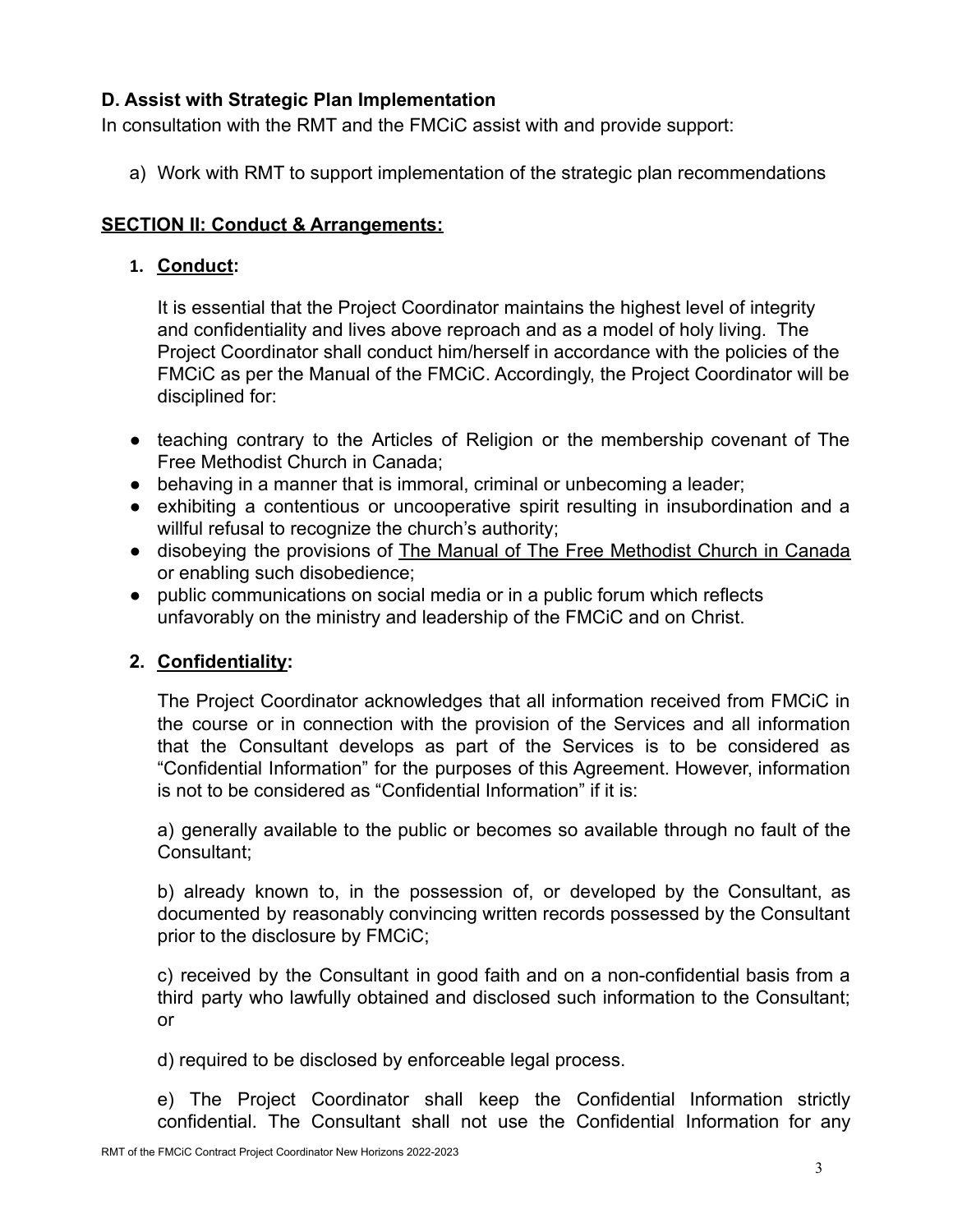purpose except to permit the Consultant to fulfil its obligations under this Agreement. The Consultant shall not provide or otherwise make available the Confidential Information, in whole or in part, to any person.

f) The Project Coordinator acknowledges that improper disclosure or use of the Confidential Information may cause irreparable harm that may not be adequately compensated by damages. The Consultant agrees that in addition to all other remedies that FMCiC may have, FMCiC may seek and obtain from any court of competent jurisdiction injunctive relief in respect of any actual or threatened use or disclosure contrary to the provisions of this Agreement.

#### **3. Arrangements:**

This 8.5 hour / week position is remunerated twice monthly at a rate of \$20.00 per hour for 36 weeks for a total remuneration of \$6,250. Hours must be documented and approved by the RMT/FMCiC representative with invoices submitted to the FMCiC. The understanding is that this income will be claimed personally. There will be no CPP and EI provisions. This will be considered a Personal Service Contract, invoiced at 4 stages based on deliverables for each stage. A T4A will be issued.

#### Termination –

a) *Without grounds for termination:* The contract employee is entitled to a minimum of 30 days notice by FMCiC.

b) *With grounds for termination:* FMCiC is not required to provide any notice or pay in lieu of notice provided.

The contract employee is required to give 2 weeks notice of his/her intention to leave employment with FMCiC. All files are required to be returned in good order both electronic and paper.

#### **CONTRACT**

I have read and understand the terms and conditions of this contract. I acknowledge that the role of the contract Project Coordinator with the Free Methodist Church in Canada encompasses duties as written in the above Job Description. In signing the contract for this position, I also acknowledge the need to discuss with the Retired Ministry Team and FMCiC representative on how best to prioritize duties and establish goals under the terms and conditions of employment. This job description is the basis for my performance appraisal by the Retired Ministers Team and FMCiC representative.

*Project Coordinator*

 $Name$  (print)  $\Box$ 

Date  $\qquad \qquad \Box$